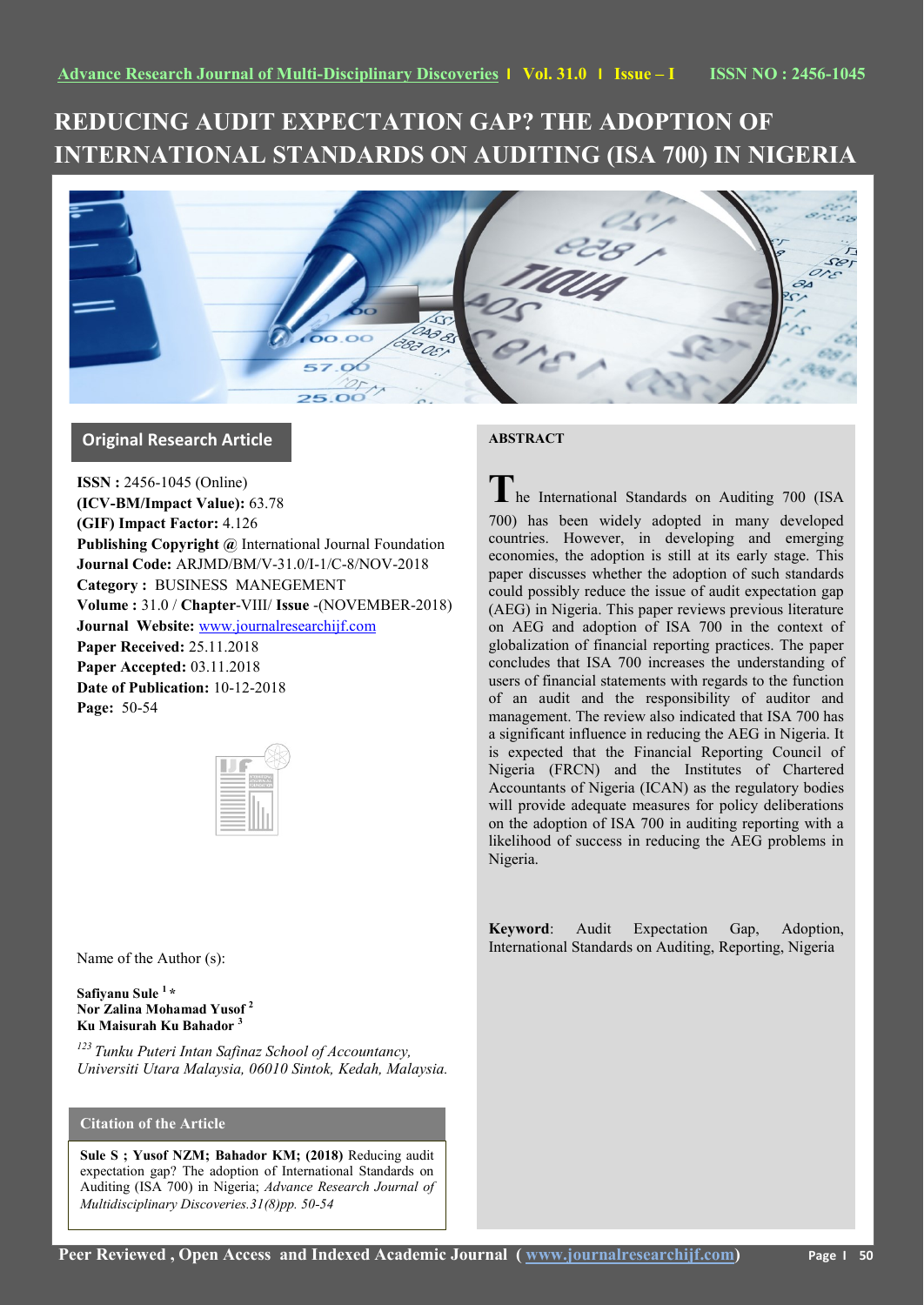#### **I. INTRODUCTION**

The prevalence of global financial crisis and complexity in financial reporting has prompted the attention of investors and other users of financial statements to demand more informative auditor's reports  $[1]$ . In response to this issue, the International Federation of Accountants (IFAC) through the International Auditing and Assurance Standards Board  $(IAASB)^1$  issued the ISA 700. The ISA 700 is a standards auditors" report forming an opinion and reporting on financial statements. The ISA 700 delivers an explicit explanation of the respective responsibility of auditors and management with detailed explanation on the nature, scope and procedures of an audit which shareholders view as the most significant [\[2\].](#page-3-0) The aim of ISA 700 is to enhance the quality of corporate financial reporting and encourage consistency in the auditing standards worldwide [\[3\].](#page-3-0) Significantly, the ISA 700 is expanded auditor's report in nature which views as most significant in addressing the issues of AEG in financial reporting. For examples, the adoption of standard auditor's report in most of the developed countries such as Statement on Auditing Standards (SAS) No 600 in the UK and SAS No 58 in the US derived a substantial benefit in reducing the AEG problem  $[4,5-6]$ . The AEG is defined as the difference between what users of financial statements expect as the auditors" role and responsibilities and the actual auditor"s statutory responsibility.

As part of the global harmonization of more informative auditor's report which could improve the financial reporting model with harmonized standards in the public interest, most of the developing countries including Nigeria have adopted the ISA into their national standards auditing practice  $[7]$ . The body that has legal and statutory power for setting, regulating and adopting the practice of accounting and auditing in Nigeria is the FRCN [\[8\].](#page-3-0) The FRCN was established under FRCN Act of 2011, the body jointly with the ICAN which founded under the Act of parliament No. 15 of 1965 are authorized to adopt the standards issued by the global body to promote professional accounting practice in Nigeria [\[9\].](#page-3-0) The ICAN adopted the use of ISA in 2013 through the Nigerian Standards on Auditing (NSA). Thus, the adoption is to be applied as compulsory in all financial reporting practice. The adoption of ISA in Nigeria is aimed to promote users" of financial statements understanding the auditor's reporting process towards attainment to the global objectives for more informative auditors report  $[10]$ .

In developing countries, it was noticed that the need for harmonized global standards ISA 700 is still receiving the attention of the regulatory bodies. For example, in Nigeria, the ICAN [\[11\]](#page-3-0) expressed concern for use of ISA 700 into financial reporting practice in the country. The ICAN noticed that the traditional one-page auditor"s report is perceived to be in-adequate and does not properly communicate to the audit stakeholders. This makes the institute's call for more details auditor's report in a manner that could meet user"s huge expectation in the country. Though the ICAN specified that the acceptance of ISA 700 into financial reporting practice in Nigeria is at a cost to a client. The ICAN [\[11\]](#page-3-0) further indicated that the expectation gap gave rise in Nigeria as a result of users" lack of understanding the auditor responsibility. It is against this background the study focused on whether adoption of ISA 700 in developing countries will reduce the AEG, with particular reference to Nigeria. The paper is divided into four sections. Beginning with a discussion on the adoption of ISA 700, this is followed by a discussion on relevant literature. Lastly, conclusion and the proffered recommendations.

#### **II. THE ADOPTION OF ISA 700**

The adoption of ISA 700 into auditing reporting model has received many stakeholders attention. According to [12], report on adoption and enhancement of auditors reporting model stated that most of the developed countries such as the UK, Ireland, Netherland, US, and the European Union have been widely adopted ISA 700 into their financial reporting practices. The adoption derived substantial benefit to investors in understanding the auditors' communication to the users of financial statements [\[13\].](#page-3-0) Specifically, the UK Financial Reporting Council (FRC) research and consultations on the adoption of ISA 700 (UK and Ireland) in 2013 had received a significant recognition from a number of respondents. For instance, the responses from  $[14]$  and  $[15]$  in the UK respectively have fully supported the views of adoption on standards form of auditor"s report. The report acknowledged that the adoption of ISA 700 could usefully be allowed the auditors to go further with detailed information and explanation of an entity's financial statements. In the same background, the response of the Institutes of Chartered Accountants of England and Wales (ICAEW) in 2016 has a positive relationship with that of PwC and KPMG report. Furthermore, according to [\[16\],](#page-3-0) stated that the adoption of ISA 700 an extended audit report in the UK enhanced the users" perception of the value of audited financial statements.

In the same way, the Public Company Accounting Oversight Boards (PCAOB) in the US has considered the adoption of the standard audit report in performing an audit. For example, the PCAOB [\[17\]](#page-3-0) conducted a survey through the Chartered Financial Analyst institutes (CFA) in three successive years 2008, 2010 and 2011 to determine the respondents' perception on the adoption of standards audit reporting model. The results of the survey indicate that the majority of the participants acknowledged that auditor's report needs to improve. The report shows that standards audit reporting model provide more specific information on the company"s financial reporting. Being part of the global harmonization under the ISA 700 expanded auditor"s reporting model, the auditors are able to communicate Key Audit Matters  $(KAM)^1$  which perceive to be important in aligning the users of financial statements with the actual responsibilities of the auditor and management as well as the consistency on the audited financial statements  $[1,13]$ . Therefore, the ISA 700 auditor's report improves the communications between auditors and investors as well as between auditors and those charged with governance. It is, therefore, acknowledged that the aim of adoption ISA 700 was to formulate uniform and consistent global accounting standards which will reduce the inconsistencies in accounting principles and reporting practice.

As described by the IAASB  $[1]$ , the mandatory elements of ISA 700 is that; an auditor's report should have a separate paragraph on the following matters: Opinion; Basis for Opinion; Key Audit Matters; Going Concern and Other Information. These can be further explained below:

1. Opinion Section: This is the first section under ISA 700 independent auditor"s report. Therefore, the section starts with heading "**Opinion**" and to include the details below:

- Should identify the organization whose the financial statements have been audited;
- Should declare that the financial statements have been audited;
- Should identify the heading of every statement containing the financial statements;
- Should include a summary of accounting policies and further explanatory information.

**ADVANCE RESEARCH JOURNAL OF MULTIDISCIPLINARY DISCOVERIES**

ā

<sup>&</sup>lt;sup>1</sup> The IAASB is aimed to serve the interest of the public towards providing high quality International Standards on Auditing (ISA) that would enhanced the quality and consistency of audit practice worldwide and strengthening the public confidence in the global auditing profession. For more details (see http://www.iaasb.org/).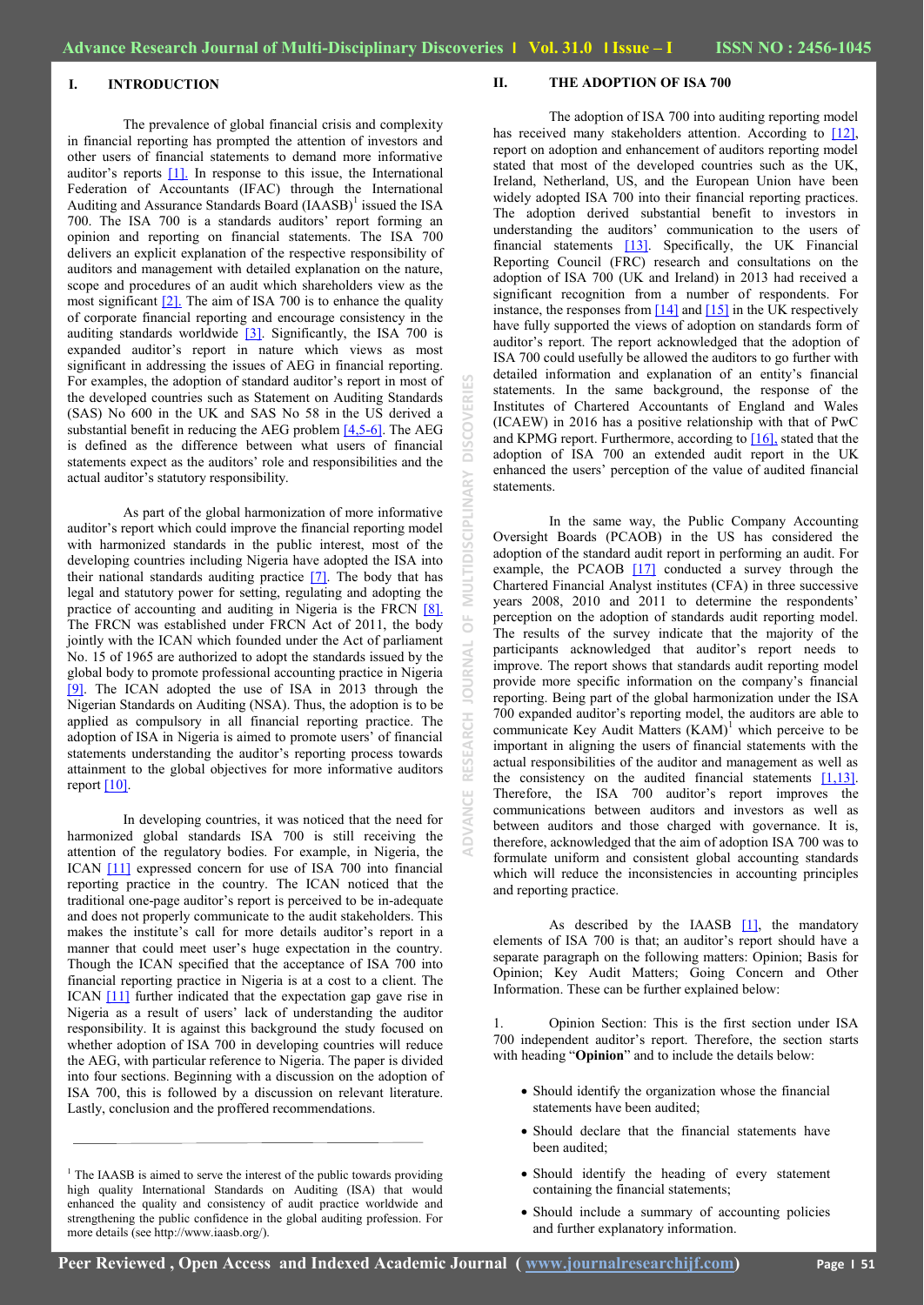**ADVANCE RESEARCH JOURNAL OF MULTIDISCIPLINARY DISCOVERIES**

 $\frac{1}{\sqrt{2}}$ 

**JOURNAL** 

RESEARCH

**MULTIDISCIPLINARY** 

**DISCOVERI** 

- 2. The basis for Opinion Section: This section also provides a heading showing "**Basis for Opinion**" under the heading the following statement should be presented:
	- Should declare that the financial statements have been conducted in accordance with ISA and applicable to the relevant law governing the auditor's responsibilities in the country;
	- Should indicate that the auditor is independent of the company in accordance with the applicable ethical requirements relevant to the financial statements audits.
- 3. Key Audit Matters: This section provides a heading "**Key Audit Matters**" is a description of the matters which auditors view as significant also to form an opinion on that matter. For examples, regarding Key Audit Matters, see "*Footnote 2*" below.
- 4. Going Concern: This paragraph should provide a heading "**Going Concern**" is the audit evidence obtained by the independent auditor regarding the company going concern status. The following are the summary of the details information enclosed under the heading:
	- A conclusion on the appropriateness of management use of going concern assumption;
	- A report on whether the material uncertainties linked with going concern have been identified.
- 5. Other Information: This section also should have a heading indicating "**Other Information**". The section provides the following information below:
	- Respective responsibilities of directors and those charged with governance;
	- Respective responsibilities of the auditors in relation to financial statements;
	- Information about legal and regulatory requirements.

Equally important, the introduction of the audit opinion at a top in the auditor"s report is described as a better in providing users of financial statements with clear and more understandable information [\[1\].](#page-3-0) Moreover[, \[18\]](#page-3-0) in their investigation on the impact of extended auditor"s report found that putting the audit opinion at the beginning of the report serves as a basis that allows readers to link the audit opinion with the following information surrounded in the audit report. Such an effort of improving the audit report with additional information could likely be seen to enhance the status and reputation of the auditing profession  $[4]$ .

#### **III. LITERATURE REVIEW**

The issue of AEG has for long been characterized as the circumstances which arise by users of financial statements lack of understanding the auditor's statutory roles and responsibilities. Specifically, previous researchers have confirmed the existence of AEG through the users' different perceptions regarding the auditor actual responsibility in a company [\[19, 20-22\].](#page-3-0) On this note, most of the previous studies in developed countries such as the US, UK and Ireland shows the impact of standard auditor"s report on increasing users understanding of the function of an audit. For example, [\[5\]](#page-3-0) in the US analyzed the perception of 104 respondents on standards form of auditor's report. The study found that the new auditor's report largely increases users understanding. Similarly, another study conducted by [\[23\]](#page-3-0) who examined the perceptions of auditors, investors and lenders regarding their understanding of the message conveyed in the standard audit reports on the financial statements. In the same way, the result of the study revealed a significant increase in users understanding within the standard audit report. In addition to that, the study further reveals that when the audit is conducted through ISA it gives the users of financial statements degree of confidence to the company"s financial reporting.

The influence of applying ISA 700 into auditor's reporting with more informative information was also documented from a more recent study in the UK. For example, the work of  $[24]$  also examined the impact in new auditing reporting model ISA 700 (UK and Ireland) on the communicative value of auditor"s report. The findings of the study revealed that ISA 700 auditor's report improved users understanding of the nature, scope and procedure of an audit. The study indicates that within the ISA 700 expanded reporting the users of financial statements found more meaningful information about the respective responsibilities of both management and auditors. Thus, ISA 700 is important for improving the users understanding of the function of an audit.

One of the important aspects of ISA 700 was that; the auditors are able to clarify technical terms in the audit which will immensely contribute to narrowing the expectation gaps from part of the public and at the same time improves the auditor's report  $[2]$ . For this note,  $[4]$  investigated whether the expanded audit report within the development of SAS 600 will reduce the AEG issue. The study found a significant impact on the expanded audit report and increased the user's perceptions closer to the auditors. The study indicates that auditor"s report using long-form brought users" expectation closer with regards to the function of the audit. This impact on the standards audit report in reducing AEG was also acknowledged by [\[25\]](#page-3-0) who posit that extended audit report has a significant influence in reducing the existence of AEG. The study suggests the adoption of extended audit report ISA 700 is a way forwards to decrease the existence of AEG and improve the users understanding of the function of an audit. Another study conducted by  $[26]$  who investigated the effect of the standard audit report ISA 700 on AEG. The findings reveal that a standard audit report had significantly reduced the existence of AEG. Additionally, the study finds ISA 700 provides better quality auditing reporting and good engagement teams which are dedicated to providing details information which can increase the degree of confidence to the users.

More evidence from previous researchers on AEG has highlighted the impact on the improvement of auditor's report. For example, a study by  $[27]$  examined the communication of auditors to the users of financial statements in relation to the content of the auditor"s report as a means of reducing the AEG in Nigeria. The study findings revealed that there is the existence of AEG in Nigeria. This idea of improving the content of auditor's report has been supported by the works of  $[28]$  and [\[29\]](#page-3-0) in their empirical investigation on AEG they suggested that the auditor's responsibility need to be expanded and clearly

According to IAASB  $[13]$ , Key Audit Matters (KAMs) are matters involve in the auditor's professional judgment which viewed as most significant in the audit of financial statements of the current period. For examples, Revenue recognition relating to long term contract, valuation of financial instruments, goodwill and intangible assets.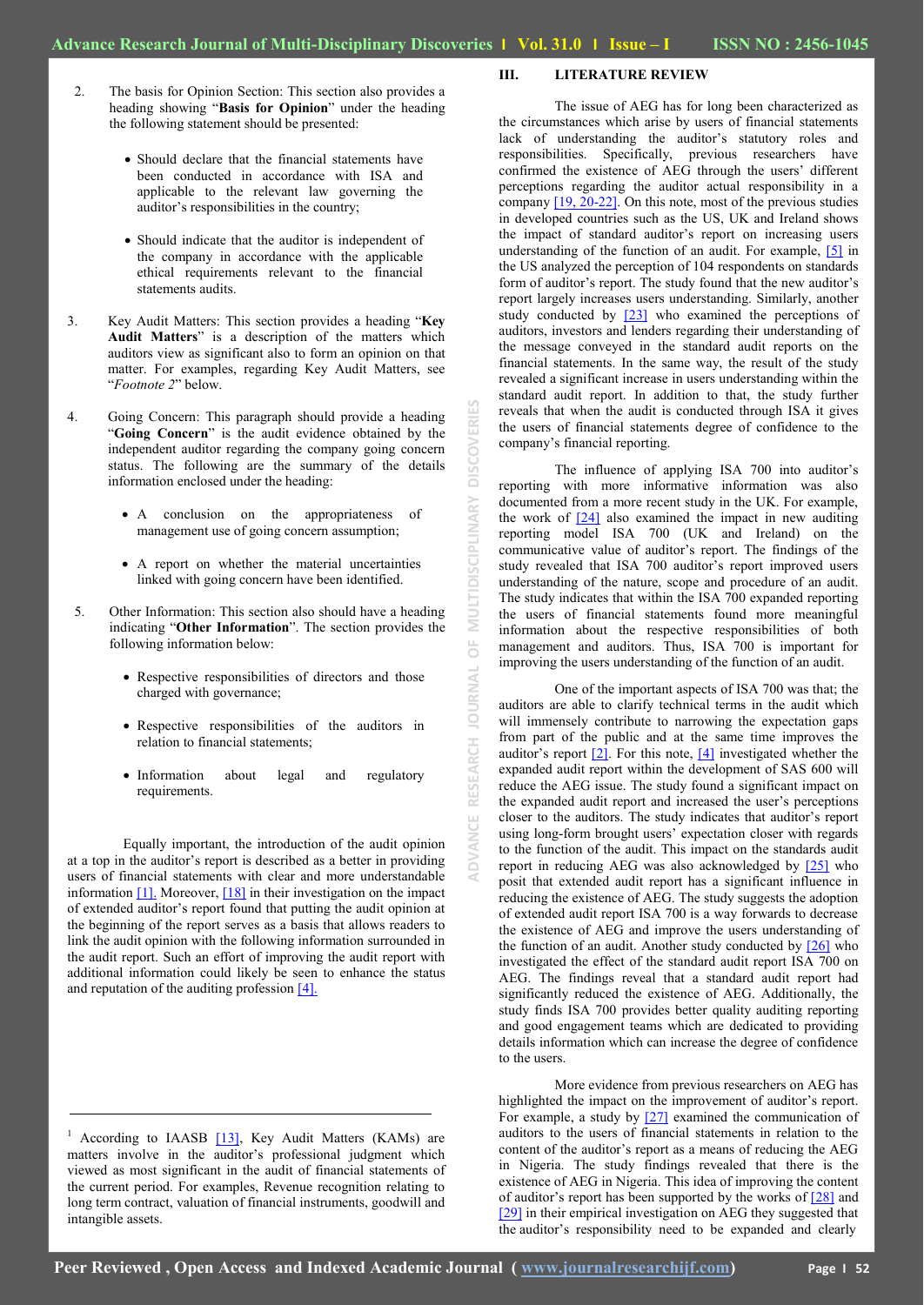defined in order to reduce the unreasonable expectation among users of financial statements.Specifically, these studies highlighted the need for more informative auditor's report with details information regarding the auditors' duties.

#### **IV. CONCLUSION**

The discussion in this paper indicates that the adoption of ISA 700 in financial reporting presented a significant shift in the auditor"s reporting model. Importantly, the additions of information in the ISA 700 that contained five separate paragraphs that users of financial statements view as a more userfriendly and suitable for understanding the respective responsibilities of auditors and management have considerably increased their understanding. The ISA 700 adoption is already making its ways around the world as a single set of harmonized financial reporting globally. The developed countries are closely following the efforts taken by IFAC and IAASB of 'ISA 700' into their financial reporting practice. However, in developing countries, it could be noticed that some countries are ahead than others in terms of adopting the ISA 700 into the respective country auditing standards. Thus, our study contributes to the AEG literature by highlighting the impact of ISA 700 towards reducing the AEG. Therefore, this study presents a picture to the regulatory bodies in Nigeria such as FRCN, ICAN and Association of National Accountants of Nigeria (ANAN) for policy formulation and deliberations on the adoption of ISA 700 in auditing reporting practice in the country.

In the light of this discussion, the following recommendations are offered. These recommendations may serve as a useful imputes for adopting and implementing the ISA 700 in Nigeria.

- 1. The FRCN and ICAN as a regulators and standards setters of accounting and auditing practice should make a consultation on the adoption of ISA 700 to the various stakeholders.
- 2. The regulators should also improve the regulatory framework for accounting and auditing in Nigeria to protect the public interest as undertaken in other developed countries.
- 3. Also, disseminating audit practice information developed by IFAC and IAASB to the relevant stakeholders which will further harmonize auditing practice in Nigeria.

#### <span id="page-3-0"></span>**REFERENCES**

- **[1] IAASB.** New and revised auditor reporting standards and related amendment. [Internet]. 2015. Available from https://www.ifac.org/system/files/uploads/IAASB/Audi t%20Reporting-At%20a%20Glance-final.pdf
- [2] **IAASB.** Improving the auditor's report. [Internet]. 2011. Available from https://www.ifac.org/system/files/publications/files/Aud itor Reporting Invitation to Comment-final 0.pdf
- **[3] IAASB.** Reporting on audited financial statements: New and revised International Standards on Auditing (ISA). [Internet]. 2013. Available from https://www.ifac.org/system/files/publications/files/Co mplete%20ED,%20Reporting%20on%20Audited%20F inancial%20Statements.pdf
- **[4] Innes J, Brown T, Hatherly D.** The expanded audit report-a research study within the development of SAS 600. Accounting, Auditing & Accountability Journal. 1997 Dec 1; 10(5):702-17.
- **[5] Kneer DC, Reckers PM, Jennings MM.** An empirical examination of the influence of the "new" US audit report and fraud red-flags on perceptions of auditor culpability. Managerial Auditing Journal. 1996 Aug 1; 11(6):18-30.
- **[6] Mock TJ, Bédard J, Coram PJ, Davis SM, Espahbodi R, Warne RC.** The audit reporting model: Current research synthesis and implications. Auditing: A Journal of Practice & Theory. 2012 Sep; 32(1):323- 51.
- **[7] IFAC.** Basis of ISA adoption by jurisdiction. [Internet]. 2012. Available from https://www.ifac.org/system/files/uploads/MBD/Basis -of-ISA-Adoption-by-Jurisdiction-August-2012.pdf
- **[8] World Bank.** Nigeria- Report on the Observance of Standards and Codes: Accounting and Auditing Washington. D. C.: World Bank; 2011. June 6. 1-27. Report NO.: 69153
- **[9] World Bank.** Nigeria- Report on the Observance of Standards and Codes: Accounting and Auditing Washington. D. C.: World Bank; 2004. June 17. 1-22. Report NO.: 35168
- **[10] NSA.** Nigerian Standards on Auditing. [Internet]. 2013. Available from: http://icanig.org/ican/documents/NSAs.pdf
- **[11] ICAN.** The Nigerian accountant. The official journal of the Institutes of Chartered Accountants of Nigeria. [Internet]. 2015 Available from http://icanig.org/ican/documents/TNA\_Jan\_Mar\_2015 .pdf
- **[12] EY.** Enhanced auditor"s reporting. [Internet]. 2016. Available from from  $\sim$ https://www.ey.com/Publication/vwLUAssets/EYenhanced-auditors-reporting/\$FILE/EY-enhancedauditors-reporting.pdf
- **[13] FRC.** International Standards on Auditing (UK and Ireland) 700 the independent auditor's report on financial statements. [Internet]. 2013. Available from https://www.frc.org.uk/getattachment/501de004-b616- 43c3-8d65-aeaebde19f8d/ISA-700-(UK-and-Ireland)- 700-(Revised)-Independent-auditors-report-June-2013.pdf
- **[14] KPMG.** Consultation paper, a revision to ISA (UK and Ireland). [Internet]. 2013. Available from https://www.frc.org.uk/getattachment/5f09072c-fdd8- 4c6a-9bce-80207f52be53/KPMG-LLP;.aspx
- **[15] PwC.** Consultation paper revision to ISA (UK and Ireland) 700- Requiring the auditor's report to address risks of material misstatements, materiality and a summary of the audit scope. [Internet]. 2013. Available from  $\blacksquare$ https://www.pwc.co.uk/assets/pdf/pwc-comments-onthe-auditor-reporting-consultation-paper.pdf

**ADVANCE RESEARCH JOURNAL OF MULTIDISCIPLINARY DISCOVERIES**

 $\overline{O}$ 

ADVANCE RESEARCH JOURNAL

MULTIDISCIPLINARY

**DISCOVERIES**